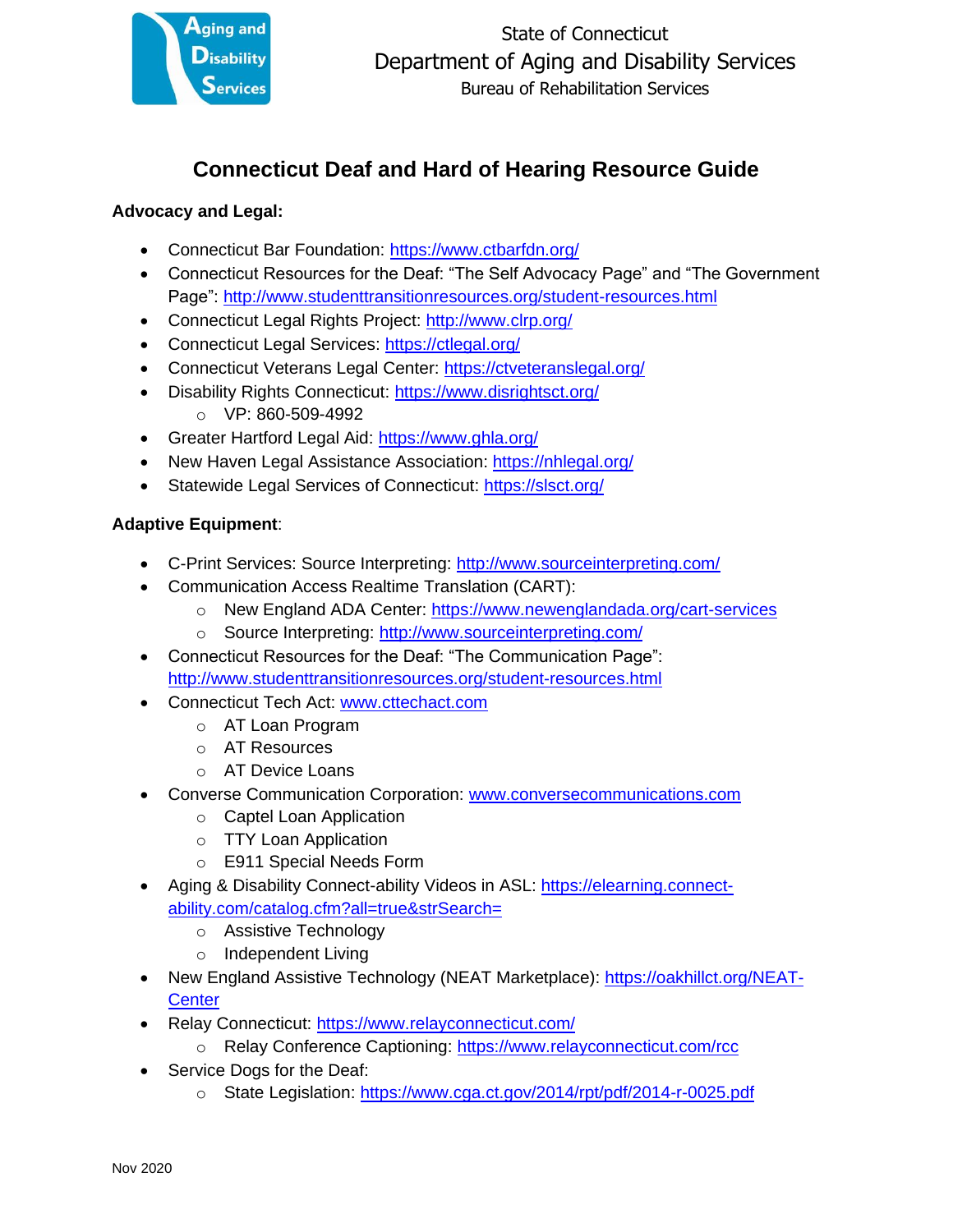

- o Service Dogs Agencies:
	- Assistance Dogs International <https://www.assistancedogsinternational.org/>
	- Dogs for Better Lives (formerly Dogs for the Deaf, Inc.) <https://www.dogsforbetterlives.org/>
	- NEADS World Class Service Dogs [https://neads.org/service-dog](https://neads.org/service-dog-programs/hearing-dogs-deaf-and-hearing-loss)[programs/hearing-dogs-deaf-and-hearing-loss](https://neads.org/service-dog-programs/hearing-dogs-deaf-and-hearing-loss)
	- Paws with a Cause <https://www.pawswithacause.org/>
	- **EXECT** Pawsititivty Service Dogs <https://www.pawsitivityservicedogs.com/>
- Sorenson Communications:<http://www.sorenson.com/>
- Sprint Relay Store: <https://www.sprintrelay.com/services/sprint-relay-store>

### **American Sign Language Classes:**

- American School for the Deaf: [https://www.asd-1817.org/outreach-services/sign](https://www.asd-1817.org/outreach-services/sign-language-classes)[language-classes](https://www.asd-1817.org/outreach-services/sign-language-classes) (virtual and in person)
- Connecticut State Colleges and Universities:<http://www.ct.edu/>
- Disabilities Network of Eastern Connecticut (DNEC):<https://www.dnec.org/deaf-services> (virtual and in person)
- Gallaudet: [https://www.gallaudet.edu/asl-connect/asl-for-free](https://gcc02.safelinks.protection.outlook.com/?url=https%3A%2F%2Fwww.gallaudet.edu%2Fasl-connect%2Fasl-for-free&data=04%7C01%7CAlvin.Chege%40ct.gov%7C9e8c2c779176433f901a08d884f4ac2d%7C118b7cfaa3dd48b9b02631ff69bb738b%7C0%7C0%7C637405533682615087%7CUnknown%7CTWFpbGZsb3d8eyJWIjoiMC4wLjAwMDAiLCJQIjoiV2luMzIiLCJBTiI6Ik1haWwiLCJXVCI6Mn0%3D%7C1000&sdata=6TDDO1k6ze%2FR6sYcVjtZ0uyIxg%2F6ML5sdNRkKgxjCOg%3D&reserved=0) (virtual)
- Jessica Tanner- Campagna: [Jessica.Tanner@uconn.edu](mailto:Jessica.Tanner@uconn.edu) (virtual)
- Life Print:<https://www.lifeprint.com/> (virtual)
- Sign School:<https://www.signschool.com/> (virtual)
- Start ASL: [https://www.startasl.com/learn-sign-language-asl/](https://gcc02.safelinks.protection.outlook.com/?url=https%3A%2F%2Fwww.startasl.com%2Flearn-sign-language-asl%2F&data=04%7C01%7CAlvin.Chege%40ct.gov%7C9e8c2c779176433f901a08d884f4ac2d%7C118b7cfaa3dd48b9b02631ff69bb738b%7C0%7C0%7C637405533682625044%7CUnknown%7CTWFpbGZsb3d8eyJWIjoiMC4wLjAwMDAiLCJQIjoiV2luMzIiLCJBTiI6Ik1haWwiLCJXVCI6Mn0%3D%7C1000&sdata=GeI5A4T48bvtax8i%2BL%2BnPw%2FsCxVHZVKKsbC6kZKVt%2Fc%3D&reserved=0) (virtual)
- University of Connecticut: <https://asl.uconn.edu/>
- West Blue ASL Communications: [http://westblueaslcommunications.com/](https://gcc02.safelinks.protection.outlook.com/?url=http%3A%2F%2Fwestblueaslcommunications.com%2F&data=04%7C01%7CAlvin.Chege%40ct.gov%7C9e8c2c779176433f901a08d884f4ac2d%7C118b7cfaa3dd48b9b02631ff69bb738b%7C0%7C0%7C637405533682615087%7CUnknown%7CTWFpbGZsb3d8eyJWIjoiMC4wLjAwMDAiLCJQIjoiV2luMzIiLCJBTiI6Ik1haWwiLCJXVCI6Mn0%3D%7C1000&sdata=s5GC1CETNY8S1J0%2BcXuhXI%2F0Do%2BR4Z74VoDxPUQ6ceI%3D&reserved=0) (virtual only)

### **CT Centers for Independent Living:**

- Access Independence 300 Long Beach BLVD Suite 1 Stratford, CT 06615
	- o Katie Smolinsky, Advocate Email: ksmolinsky@accessinct.org Phone: (203)378-6977 ext. 111 VP: 203-416-6076 Fax: (203)375-2748
- Center for Disability Rights 69 Highland Street West Haven, CT 06516
	- o Sue Catale Email: sue@cdr-ct.org V: 203-934-7077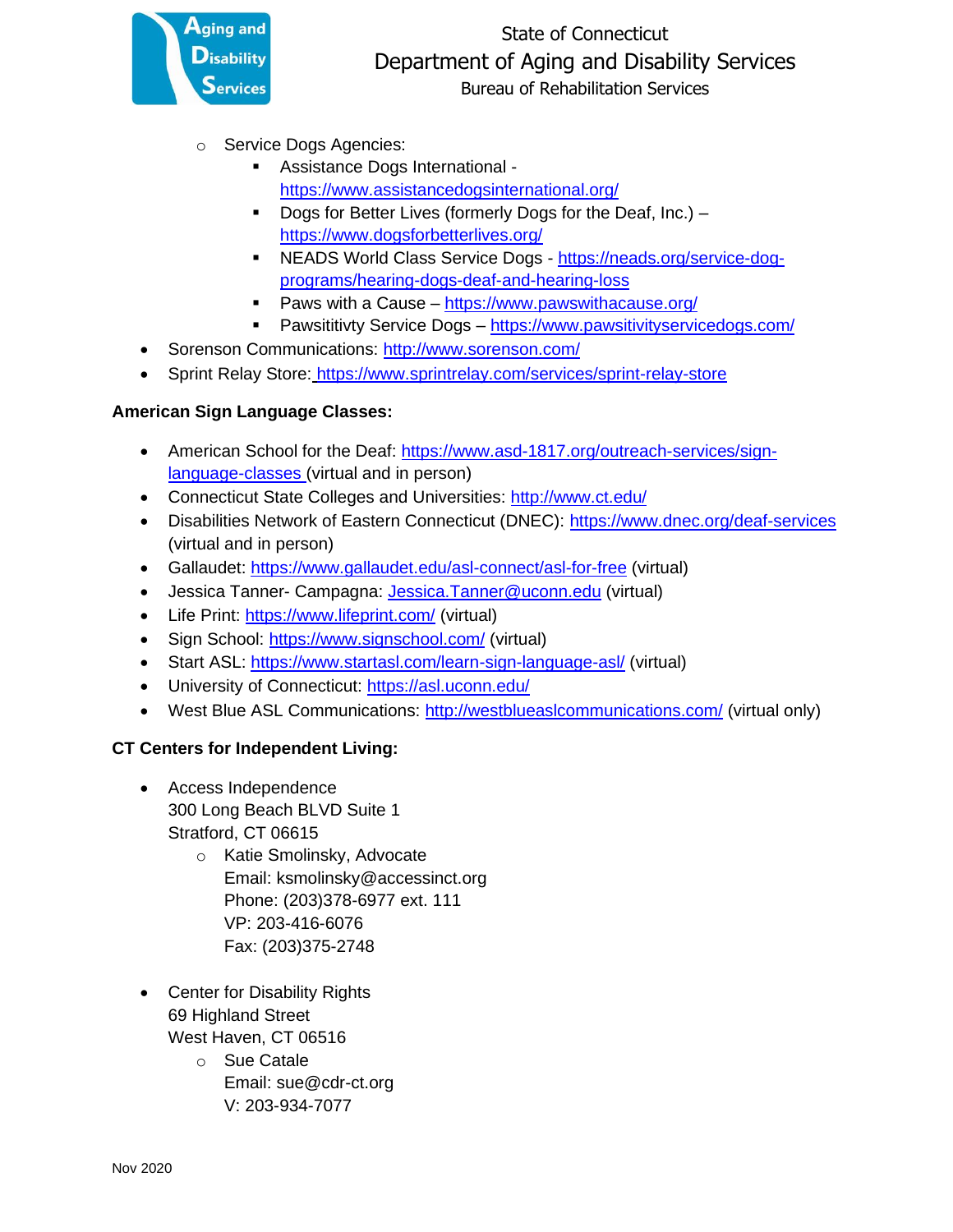

VP: 203-680-3967

- Disabilities Network of Eastern CT—DNEC 19 Ohio Ave Norwich, CT 06360
	- o Danielle Guy, Advocate

Email: Dguy@dnec.org VP: 860-237-3448

- o Brynn Hickey, Program Coordinator Email: Bhickey@dnec.org V: 860-823-1898 Ext 121 VP: 860-237-4515
- Independence Northwest 1183 New Haven Road, Suite 200 Naugatuck, CT 06770
	- o Kassey Neason, Advocate Deaf Services Email: kassey.neason@indnw.org VP:203-490-2373
- Independence Unlimited 151 New Park Ave Hartford, CT 06106
	- o Shanya Wilson, Advocate Email: swilson@independenceunimited.org VP: 860-724-2742 VP V: 860-523-5021 ext 111

# **CT Organizations**:

- American School for the Deaf Alumni Association:<http://www.asdaa-ct.org/>
- Bridgeport Club of the Deaf:<http://www.deafwebconnections.org/bpt/index.html>
- Cochlear Implant Events: [https://www.cochlear.com/us/en/home/ongoing-care-and](https://www.cochlear.com/us/en/home/ongoing-care-and-support/connect-with-us/events)[support/connect-with-us/events](https://www.cochlear.com/us/en/home/ongoing-care-and-support/connect-with-us/events)
- Communication Advocacy Network:<http://www.cancorp.org/>
- Connecticut Academy of Audiology:<https://www.ctaud.org/>
- Connecticut Association of the Deaf:<http://www.deafcad.org/>
- Connecticut Council of Organizations Serving the Deaf:<http://ccosd.org/>
- Connecticut Resources for the Deaf: "The Community Page": <http://www.studenttransitionresources.org/student-resources.html>
- Connecticut Deaf Senior Citizens:<http://www.deafwebconnections.org/cdsc/index.html> o Southwest Connecticut Deaf Senior Citizens
- Connecticut Hands & Voices:<http://www.cthandsandvoices.org/>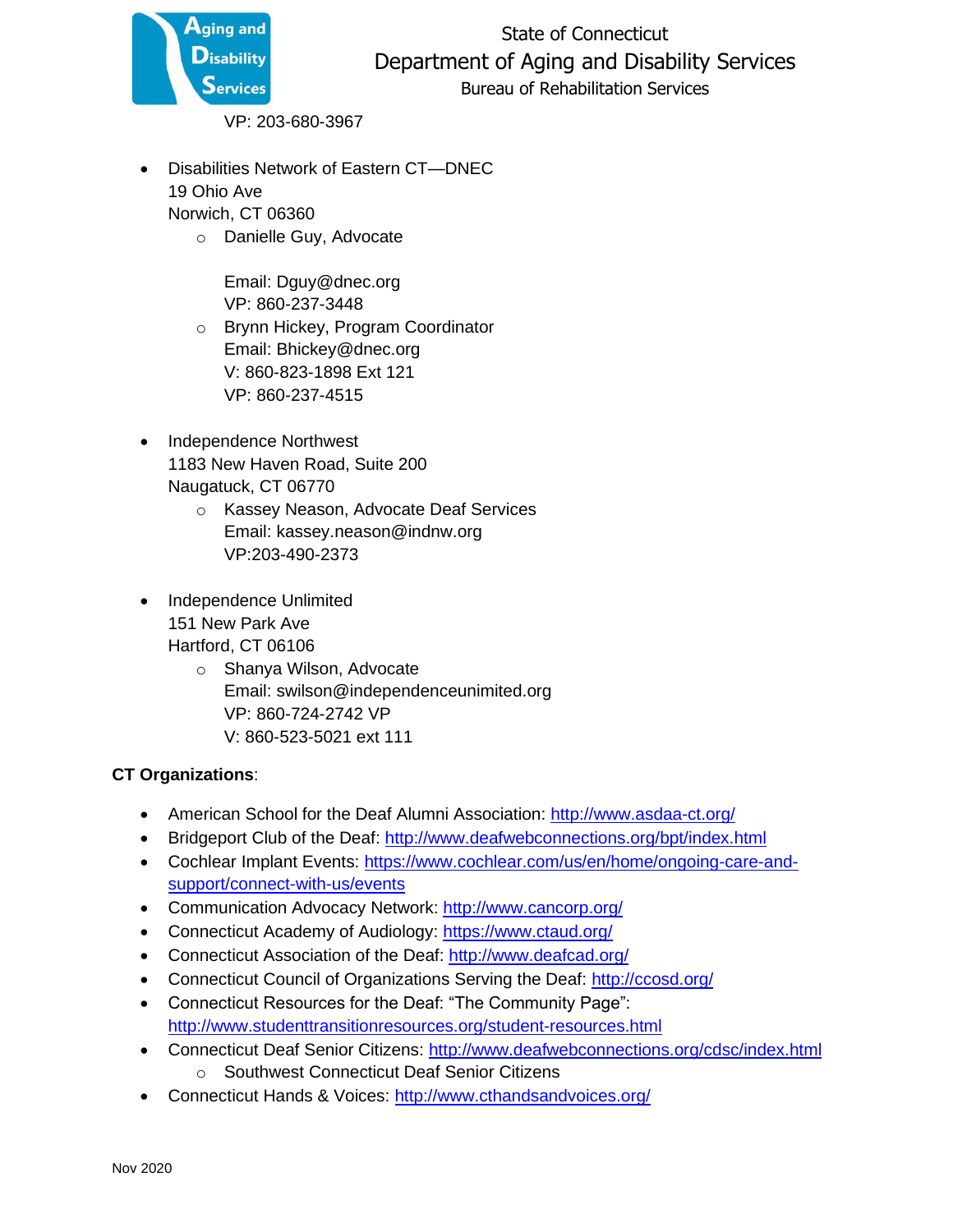

- Connecticut Retirement Community: <http://www.deafwebconnections.org/crc/index.html>
- Council de Manos:<http://www.councildemanos.org/>
- Deaf People United CT Chapter:<http://www.deafpeopleunited.org/> o More information on Facebook Page
- Deaf-Blind Association of the CT: <http://www.deafwebconnections.org/dbac/index.html>
- Deaf Women United:<http://www.dwu.org/>
- Disabilities Network of Eastern Connecticut (DNEC):<https://www.dnec.org/deaf-services>
- Hartford Club of the Deaf: Facebook Page only
- Hearing Loss Association of America Eastern Connecticut Chapter: <http://hlaaeasternctchapter.org/>
- Hearing Loss Association of America Southwest Connecticut Chapter: [http://ct](http://ct-shhh.tripod.com/hlaaeasternct/)[shhh.tripod.com/hlaaeasternct/](http://ct-shhh.tripod.com/hlaaeasternct/)
- Hear Here Hartford:<http://www.hearherehartford.org/>
	- o More information on Facebook Page
- Litchfield Country ASL Social club: Only on Facebook
- Relay Connecticut/Sprint:<http://www.relayconnecticut.com/>
- The Northwest Deaf Club:<https://www.nwcc.edu/clubs-organizations/>
- We the Deaf People-CT Chapter: <http://www.wtdp.org/>
	- o More information on Facebook Page

# **DeafBlind:**

- CT DeafBlind Grant Program for Adults: [https://portal.ct.gov/AgingandDisability/Content-](https://portal.ct.gov/AgingandDisability/Content-Pages/BOARDS/Deaf-Blind-Advisory-Committee)[Pages/BOARDS/Deaf-Blind-Advisory-Committee](https://portal.ct.gov/AgingandDisability/Content-Pages/BOARDS/Deaf-Blind-Advisory-Committee)
- DeafBlind Technology Grant:<http://www.icanconnect.org/how-to-apply/connecticut>

# **Driver's Education Programs:**

• DMV ADA Policy: [https://portal.ct.gov/DMV/Common-Elements/Common-](https://portal.ct.gov/DMV/Common-Elements/Common-Elements/About-Us)[Elements/About-Us](https://portal.ct.gov/DMV/Common-Elements/Common-Elements/About-Us)

# **Emergency Preparedness**:

- American Red Cross Video**:** "Preparing to go to a Shelter- Deaf and Hard of Hearing" <https://www.youtube.com/watch?v=izwCXt7B6sc>
- American Red Cross Video**:** "Emergency Preparedness Kit in American Sign Language" <https://www.youtube.com/watch?v=yEmrm9Ns3KA&feature=related>
- American Red Cross and NTID Disaster Preparedness and the Deaf Community Handbook: [http://www.cidrap.umn.edu/sites/default/files/public/php/332/332\\_brochure.pdf](http://www.cidrap.umn.edu/sites/default/files/public/php/332/332_brochure.pdf)
- CDC COVID-19 information in ASL:
- <https://www.youtube.com/playlist?list=PLvrp9iOILTQatwnqm61jqFrsfUB4RKh6J>
- CT Department of Public Health Hearing Loss Emergency Planning Tip Sheet: [https://portal.ct.gov/DPH/Public-Health-Preparedness/BT/Tips-for-People-Who-Are-](https://portal.ct.gov/DPH/Public-Health-Preparedness/BT/Tips-for-People-Who-Are-Hearing-Impaired)[Hearing-Impaired](https://portal.ct.gov/DPH/Public-Health-Preparedness/BT/Tips-for-People-Who-Are-Hearing-Impaired)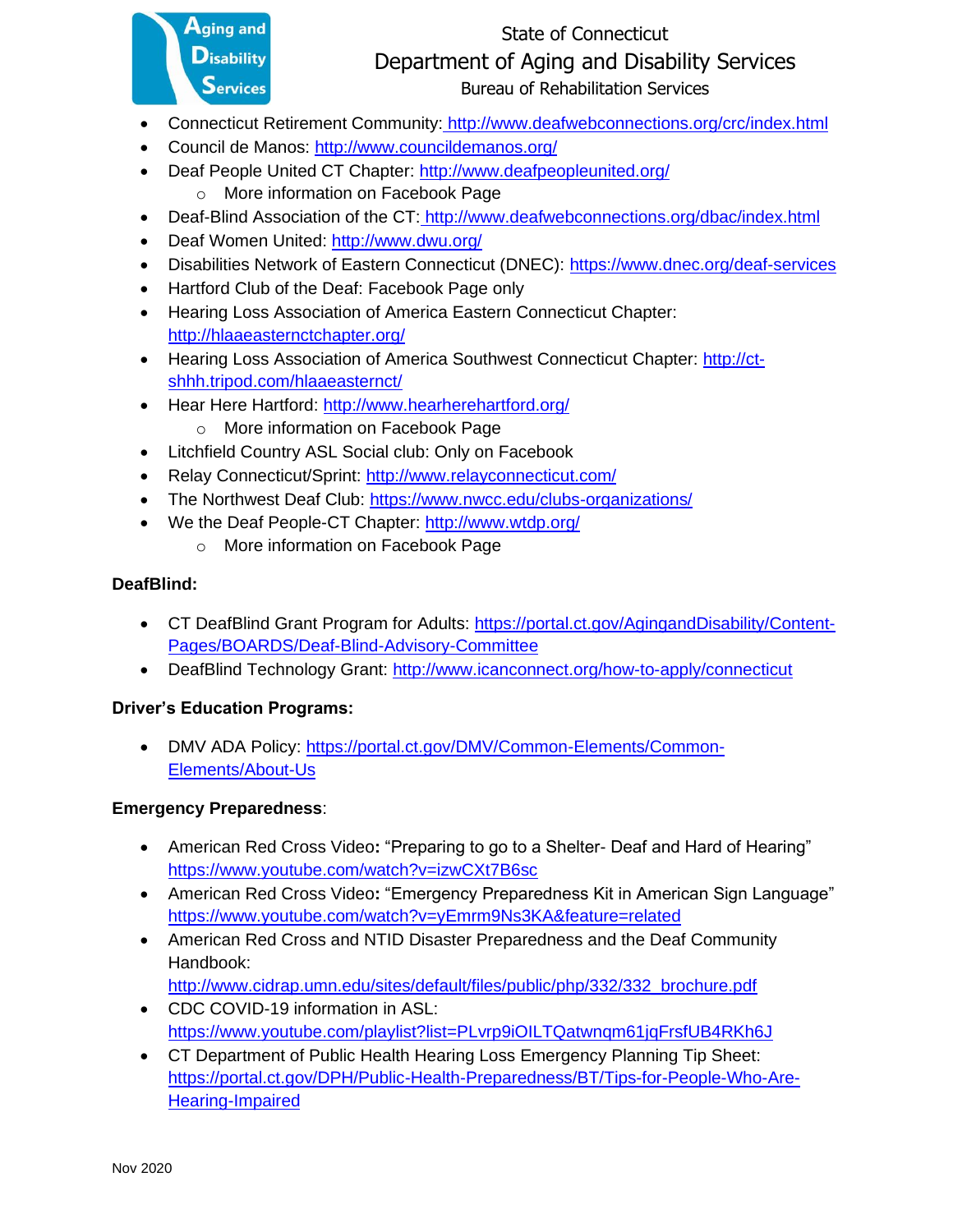

- CT Department of Public Health Preparedness Video for People who are Deaf and Hard of Hearing: [https://www.youtube.com/watch?v=\\_n7Hljd5OmE](https://www.youtube.com/watch?v=_n7Hljd5OmE)
- CT Department of Public Health Ebola Video: <https://www.youtube.com/watch?v=8VPVJ9LH57I>
- FEMA ASL Videos: [https://www.fema.gov/resources-people-disabilities-access](https://www.fema.gov/resources-people-disabilities-access-functional-needs)[functional-needs](https://www.fema.gov/resources-people-disabilities-access-functional-needs)

# **Family and Transition Resources**:

- American School for the Deaf:<https://www.asd-1817.org/>
- Conference of Educational Administrators of Schools and Programs for the Deaf: <http://www.ceasd.org/advocacy/advocacy-tool-kit>
- Connecticut Birth to 3:<https://www.birth23.org/>
- Connecticut Deaf and Hard of Hearing Transition Resources: "The Transition Page": <http://www.studenttransitionresources.org/student-resources.html>
- Connecticut Parent Advocacy Center:<http://www.cpacinc.org/>
- Connecticut Hands & Voices:<http://www.cthandsandvoices.org/>
- Connecticut Transition Community of Practice:<https://www.cttransition.org/>
- Deaf Child Bill of Rights: [https://portal.ct.gov/-/media/SDE/Special-](https://portal.ct.gov/-/media/SDE/Special-Education/FAQs_Langauge_and_Communication_Plan.pdf)[Education/FAQs\\_Langauge\\_and\\_Communication\\_Plan.pdf](https://portal.ct.gov/-/media/SDE/Special-Education/FAQs_Langauge_and_Communication_Plan.pdf)
	- o PA 19-184: An Act Concerning the Provision of Special Education: <https://www.cga.ct.gov/2019/SUM/pdf/2019SUM00184-R02HB-07353-SUM.pdf>
	- o Language and Communication Plan: [https://portal.ct.gov/-/media/SDE/Special-](https://portal.ct.gov/-/media/SDE/Special-Education/Language_and_Communication_Plan.pdf?la=en)[Education/Language\\_and\\_Communication\\_Plan.pdf?la=en](https://portal.ct.gov/-/media/SDE/Special-Education/Language_and_Communication_Plan.pdf?la=en)
- Gallaudet University Laurent Clerc National Deaf Education Center: <http://www3.gallaudet.edu/clerc-center.html>
- National Deaf Center (formerly Pepnet 2):<https://www.nationaldeafcenter.org/>
- Soundbridge:<http://www.crec.org/soundbridge/>

# **Financial Assistance**:

- Aging and Disability Connect-Ability ASL videos: [https://elearning.connect](https://elearning.connect-ability.com/catalog.cfm?all=true&strSearch=)[ability.com/catalog.cfm?all=true&strSearch=](https://elearning.connect-ability.com/catalog.cfm?all=true&strSearch=)
	- o Benefits and Working
- IRS Videos in ASL:<https://www.irs.gov/newsroom/videos-american-sign-language-asl>
- U.S. Social Security Administration Videos in ASL:<https://www.ssa.gov/people/deaf/>

# **Interpreters**:

- 211 Connecticut Interpreters:<http://uwc.211ct.org/sign-language-interpretation/>
- Connecticut Registry of Interpreters for the Deaf:<http://www.connrid.org/>
- Registry of Interpreters for the Deaf: [https://rid.org](https://rid.org/)
	- o Code of Professional Conduct: [https://www.rid.org/ethics/code-of-professional](https://www.rid.org/ethics/code-of-professional-conduct/)[conduct/](https://www.rid.org/ethics/code-of-professional-conduct/)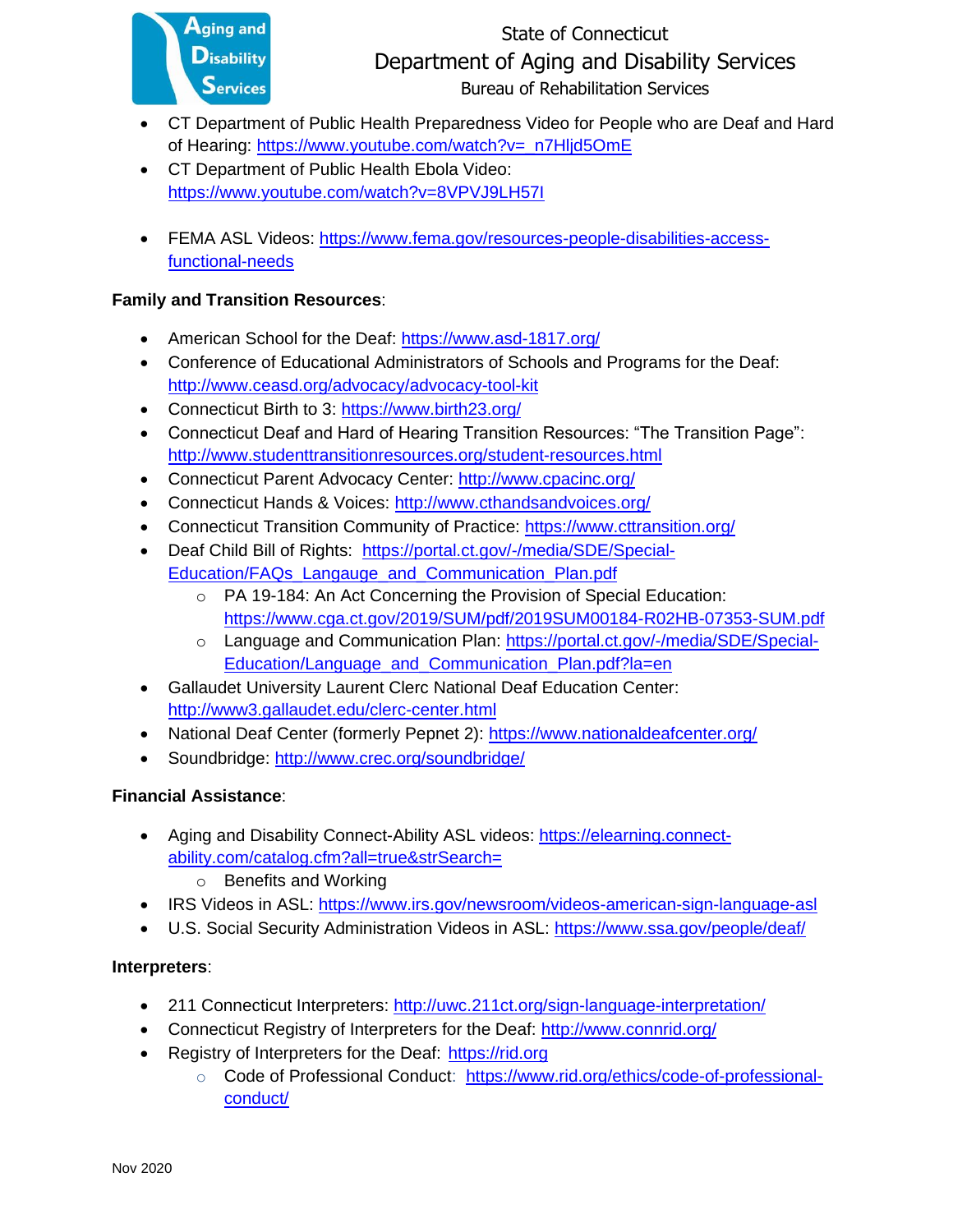

- o Field of Interpreting: [https://www.rid.org/about-rid/about-interpreting/become-an](https://www.rid.org/about-rid/about-interpreting/become-an-interpreter/)[interpreter/](https://www.rid.org/about-rid/about-interpreting/become-an-interpreter/)
- $\circ$  File a Complaint about an Interpreter: <https://www.rid.org/ethics/file-a-complaint/>
- o Interpreter Associations: [https://www.rid.org/about-rid/about](https://www.rid.org/about-rid/about-interpreting/resources/)[interpreting/resources/](https://www.rid.org/about-rid/about-interpreting/resources/)
- o Interpreter Training, Preparation, and Education Programs: [https://www.rid.org/about-rid/about-interpreting/become-an-interpreter/about](https://www.rid.org/about-rid/about-interpreting/become-an-interpreter/about-interpreting-education-programs-2/)[interpreting-education-programs-2/](https://www.rid.org/about-rid/about-interpreting/become-an-interpreter/about-interpreting-education-programs-2/)
- o RID Best Practices:<http://rid.org/about-interpreting/standard-practice-papers/>
- State of Connecticut Interpreter Law: [https://www.cga.ct.gov/current/pub/chap\\_814a.htm](https://www.cga.ct.gov/current/pub/chap_814a.htm)
- State of Connecticut Interpreter Registry: [https://portal.ct.gov/AgingandDisability/Content-Pages/Programs/Deaf-and-Hard-of-](https://portal.ct.gov/AgingandDisability/Content-Pages/Programs/Deaf-and-Hard-of-Hearing-Interpreter-Registry)[Hearing-Interpreter-Registry](https://portal.ct.gov/AgingandDisability/Content-Pages/Programs/Deaf-and-Hard-of-Hearing-Interpreter-Registry)
- Video Remote Interpreting (VRI): Source Interpreting: <http://www.sourceinterpreting.com/>

### **Law Enforcement Resources**:

- ACLU Know Your Rights: Deaf Rights- What to do when dealing with the police: [https://www.acludc.org/en/know-your-rights/know-your-rights-deaf-rights-what-do-when](https://www.acludc.org/en/know-your-rights/know-your-rights-deaf-rights-what-do-when-dealing-police)[dealing-police](https://www.acludc.org/en/know-your-rights/know-your-rights-deaf-rights-what-do-when-dealing-police)
- Americans with Disabilities Act Information for Law Enforcement: <https://www.ada.gov/policeinfo.htm>
- Americans with Disabilities Act and Law Enforcement: [https://www.ada.gov/q%26a\\_law.htm](https://www.ada.gov/q%26a_law.htm)
- Spokane First Responder Communication with Deaf and Hard of Hearing Citizens: <https://www.youtube.com/watch?v=kSKZHZdflmc>

### **Mental Health**:

- CT Department of Mental Health and Addition Services Deaf and Hard of Hearing Services:<http://www.ct.gov/dmhas/cwp/view.asp?q=335294>
- Deaf Counseling Center:<http://www.deafcounseling.com/>
- Franciscan Life Center:<http://www.flcenter.org/>
	- o Sister Mary Elizabeth
- Gabriel Lomas, Psychologist, Ridgefield, CT: 832-746-2432
- Gretchen Brandt MA, LMFT, Southport, CT: 203-257-4171
- Holly Miller, Psy.D, Cheshire, CT: 203-271-1430
- Meg Geary-Strenk, LCSW, PLLC, Canton, CT: 203-525-7429
- Mental Health Connecticut, Inc.:<http://www.mhconn.org/>
- National Deaf Therapy:<https://www.nationaldeaftherapy.com/>
- Paul Shaker, LCSW, M.Div., SAP, Woodbury/Bloomfield, CT: 203-525-8358
- Suzanne Guerrucci, LCSW, Shelton, CT: 203-916-1084 (VP) or 203-285-8564
- Teressa Cohen, LMFT, West Hartford, CT: 959-666-6927